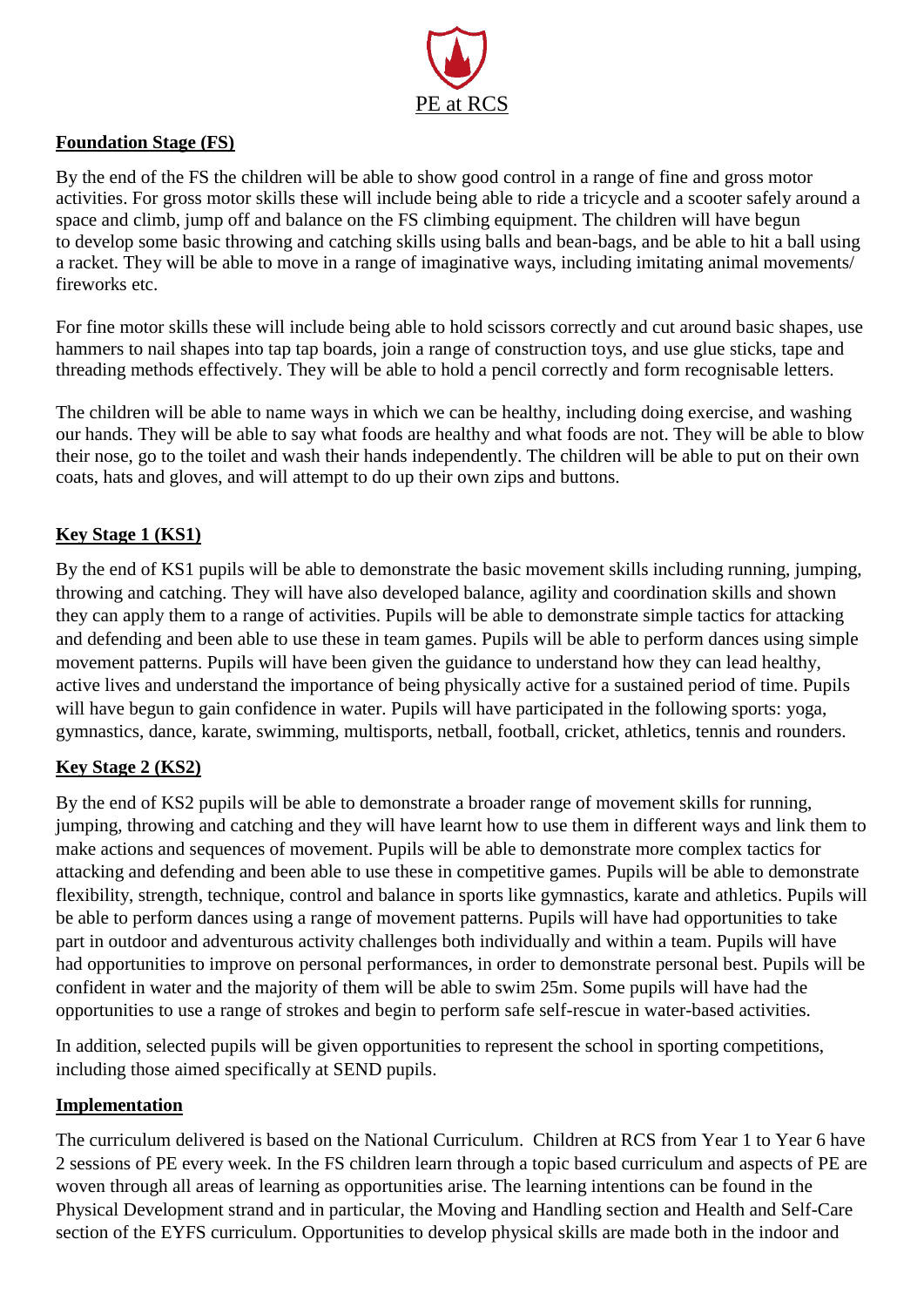outdoor learning environments. Both Nursery and Reception have a weekly Chelsea Football coaching session. Reception have a weekly PE lesson.

The detail of where all the aspects of the PE Curriculum are taught, can be seen in the table below. Each year group also has a Curriculum Map (hyper link) and the aspects of the PE Curriculum designated to that year group have been allocated to each half term. Currently our outdoor PE sessions including the following sports (netball, football, tennis, multisports, athletics, cricket, rugby, handball, rounders) are taught by a PE specialist from Chelsea Sports Academy. Our swimming lessons for Year 1 and Year 2 are taught by qualified swimming teachers at Putney Pool and our karate lessons are taught by a qualified black belt karate instructor who is a member of our staff. All other PE sessions are taught by the teachers or HLTA's.

Teachers strive to meet the needs of all individual learners in their teaching of PE. This may include, for example, the use of flexible groupings, thorough modelling/demonstrations and opportunities for all pupils to develop their leadership skills. Please see our SEND/Equality Statement of Intent/Implementation (hyper link) for more information on ways in which we seek to ensure that all pupils have opportunities to succeed across all curriculum areas.

| Year         | Aspect of PE Curriculum                                                                            | Area of PE Covered                                                                                                                                                                                                                                                                                                                                            |
|--------------|----------------------------------------------------------------------------------------------------|---------------------------------------------------------------------------------------------------------------------------------------------------------------------------------------------------------------------------------------------------------------------------------------------------------------------------------------------------------------|
| Group        |                                                                                                    |                                                                                                                                                                                                                                                                                                                                                               |
| $\mathbf{1}$ | Master basic movements including<br>running, jumping, throwing and<br>catching.                    | <b>Multisports</b><br>Use basic movements and spatial awareness.<br>Move with a ball. Demonstrate rolling skills.<br>Demonstrate underarm throwing skills. Receive<br>and catch a ball. Send and receive a ball with<br>control. Use sending skills and aim. Strike a<br>ball. Use send and receive while striking. Use all<br>skills to complete a carousel. |
|              | Develop balance, agility and<br>coordination and begin to apply these<br>in a range of activities. | <b>Gymnastics</b><br>Carry and place apparatus. Travel safely in<br>different ways. Travel at different speeds and<br>levels. Make and hold different shapes. Link 2<br>actions to make a sequence. Link 2 actions with<br>a movement.                                                                                                                        |
|              | Master basic movements including<br>running, jumping, throwing and<br>catching.                    | <b>Netball</b><br>Track and receive a ball. Bounce a ball with<br>control. Throw and catch. Throw and catch a<br>ball with a partner. Throw overarm. Throw a<br>quoit.                                                                                                                                                                                        |
|              | Develop balance, agility and<br>coordination and begin to apply these<br>in a range of activities. | <b>Karate</b><br>What is karate, rules, etiquette. Standing in<br>rows, N, S, E, W. Positional language -<br>forwards, back, left, right, turning. Following<br>instructions, stretches and conditioning. Choku<br>Tsuki. Gedan Barai (shizentai). Zenkutsu Dachi.<br>Oi Tsuki and Mawatee (Turn).                                                            |
|              | Master basic movements including<br>running, jumping, throwing and<br>catching.                    | Football<br>Pass the ball in the direction of a player using<br>correct techniques. Dribble with the ball under<br>control and close to feet whilst moving the ball                                                                                                                                                                                           |
|              | Participate in team games,<br>developing simple tactics for<br>attacking and defending.            | in different directions. Shoot at a target using<br>the correct techniques. Use the techniques in a<br>fun football circuit. React quickly to get to the<br>ball before an opponent and use dribbling and                                                                                                                                                     |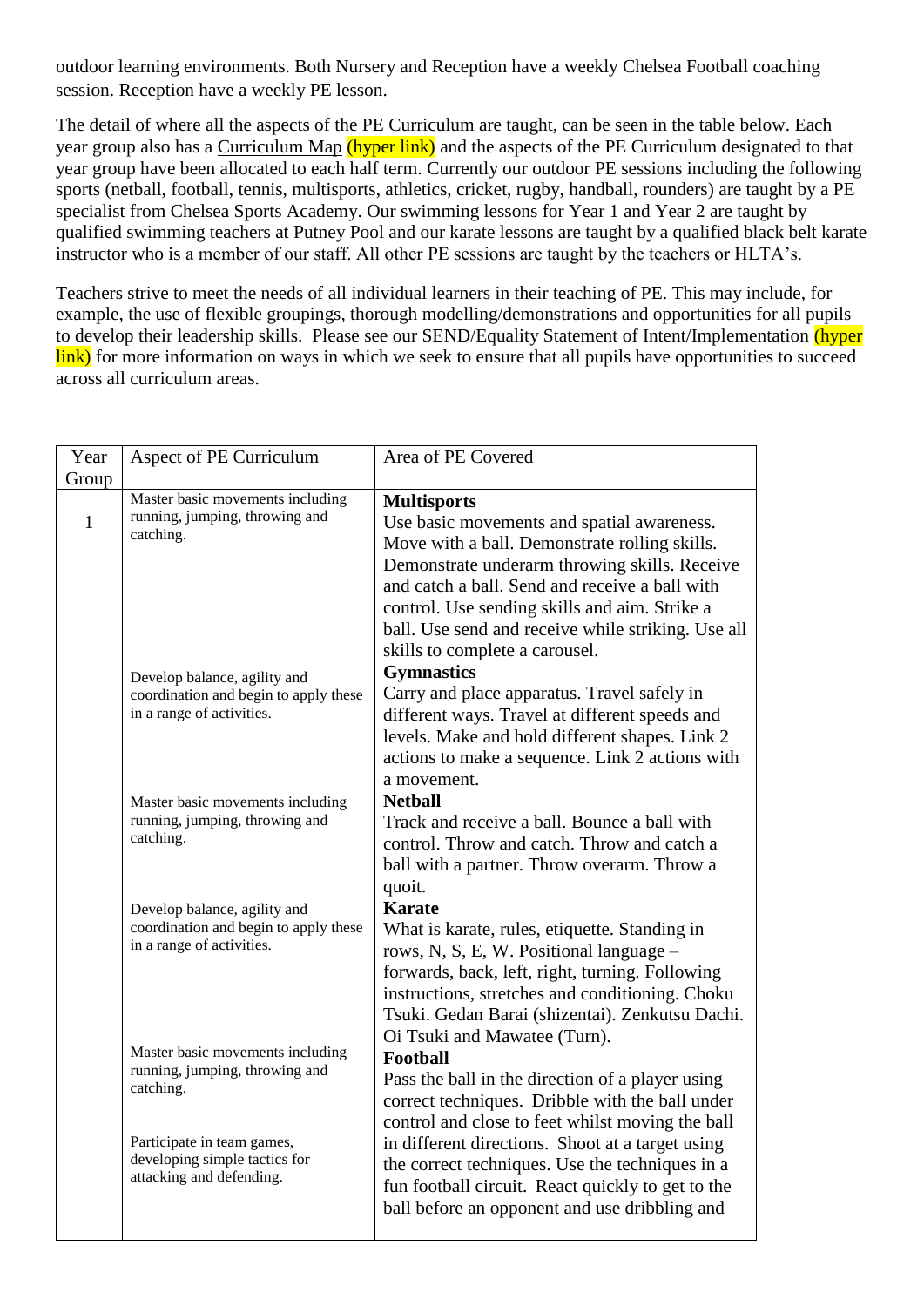|                |                                                                    | shooting skills to score a goal. Use dribbling       |
|----------------|--------------------------------------------------------------------|------------------------------------------------------|
|                | Develop balance, agility and                                       | and shooting in a match.                             |
|                | coordination and begin to apply these<br>in a range of activities. | Yoga                                                 |
|                |                                                                    | Develop coordination while in basic yoga poses       |
|                |                                                                    | and moving between them. Increase                    |
|                |                                                                    | coordination while on all fours. Develop agility     |
|                |                                                                    | by correctly coming into and out of the dog          |
|                |                                                                    | pose. Develop agility by varying the speed of        |
|                |                                                                    | movements and poses. Develop balance in              |
|                |                                                                    | standing positions. Develop balance when             |
|                |                                                                    | moving between yoga positions.                       |
|                | Perform dances using simple                                        | <b>Dance</b>                                         |
|                | movements patterns.                                                | Dance with an object. Use body and an object to      |
|                |                                                                    | express an idea. Move in different ways. Make        |
|                |                                                                    | different shapes with body. Make different           |
|                |                                                                    | shapes with others. Dance in different               |
|                | Master basic movements including                                   | formations.                                          |
|                | running, jumping, throwing and                                     | <b>Athletics</b>                                     |
|                | catching.                                                          |                                                      |
|                |                                                                    | Move at different speeds. Move along different       |
|                |                                                                    | pathways. Jump for height. Jump for distance.        |
|                |                                                                    | Jump in different ways. Perform a jumping            |
|                | Master basic movements including                                   | sequence.                                            |
|                | running, jumping, throwing and                                     | <b>Cricket</b>                                       |
|                | catching.                                                          | Hold a racket correctly and use it to control a      |
|                |                                                                    | beanbag in a variety of ways. Use a racket to hit    |
|                | Participate in team games,<br>developing simple tactics for        | a ball or beanbag with control. Apply my racket      |
|                | attacking and defending.                                           | skills to play a target game. Hold a cricket bat     |
|                |                                                                    | correctly and use it to hit a ball. Practise a range |
|                |                                                                    | of cricket skills. Combine my skills to play a       |
|                |                                                                    | competitive team game.                               |
|                |                                                                    | <b>Swimming</b>                                      |
|                |                                                                    | Water confidence.                                    |
|                | Master basic movements including                                   | <b>Multisports</b>                                   |
| $\overline{2}$ | running, jumping, throwing and<br>catching.                        | Demonstrate basic movement and spatial               |
|                |                                                                    | awareness. Move with a ball. Send and receive a      |
|                |                                                                    | ball by rolling. Send and receive a ball by          |
|                |                                                                    | throwing. Send and receive by kicking. Aim by        |
|                |                                                                    | throwing. Handle a racket correctly. Use a           |
|                |                                                                    | racket with accuracy. Demonstrate fielding           |
|                | Perform dances using simple                                        | skills. Strike a ball.                               |
|                | movements patterns.                                                | <b>Dance</b>                                         |
|                |                                                                    | Change the speed, weight and size of my              |
|                |                                                                    | movements. Use my body and an object to              |
|                |                                                                    | express an idea. Move in different ways. Make        |
|                |                                                                    | different shapes with my body. Make different        |
|                |                                                                    | shapes with others. Dance in different               |
|                |                                                                    | formations. Understand how dance can be used         |
|                |                                                                    | to communicate. Use different dance                  |
|                |                                                                    | movements to communicate an idea. Dance in           |
|                |                                                                    | different formations to communicate different        |
|                |                                                                    | ideas. Communicate feelings through dance.           |
|                |                                                                    | Refine and improve my movements. Change the          |
|                |                                                                    | rhythm of my movements to communicate                |
|                | Master basic movements including                                   | different ideas.                                     |
|                | running, jumping, throwing and                                     | <b>Netball</b>                                       |
|                | catching.                                                          |                                                      |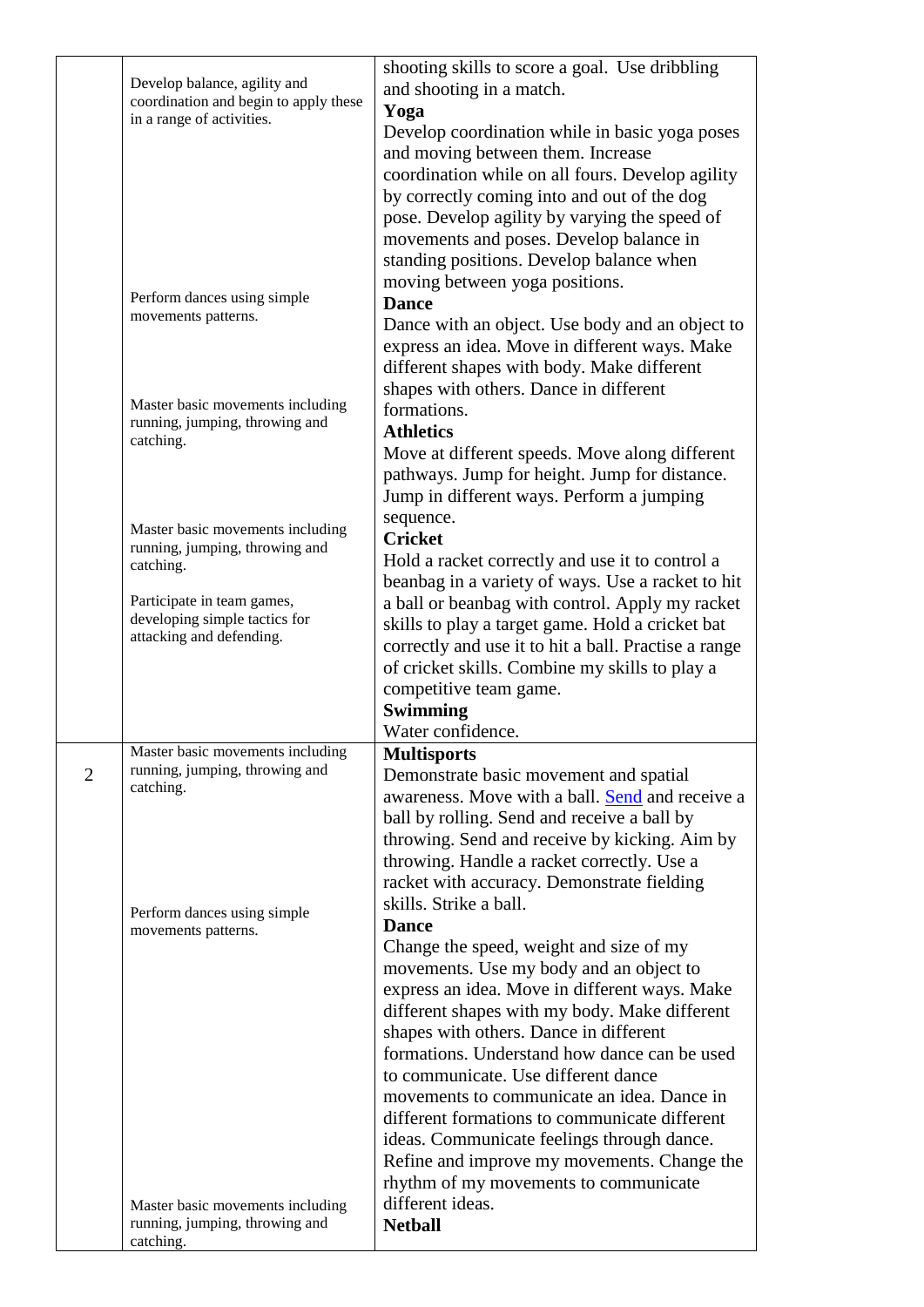|  |                                                                                                    | Develop throwing and catching skills using a<br>range of apparatus (shapes, weight, texture).<br>Throw, catch and bounce in different ways.<br>Throw and catch stationary and on the move.<br>Understand "beat your own record." Make up                                                                                                                                                                                                                                                                                                                                                                                                                                   |
|--|----------------------------------------------------------------------------------------------------|----------------------------------------------------------------------------------------------------------------------------------------------------------------------------------------------------------------------------------------------------------------------------------------------------------------------------------------------------------------------------------------------------------------------------------------------------------------------------------------------------------------------------------------------------------------------------------------------------------------------------------------------------------------------------|
|  | Develop balance, agility and<br>coordination and begin to apply these<br>in a range of activities. | games using throw, catch and bounce. Throw a<br>ball into a target/net.                                                                                                                                                                                                                                                                                                                                                                                                                                                                                                                                                                                                    |
|  |                                                                                                    | <b>Gymnastics</b><br>Move and balance with agility and coordination.<br>Roll with coordination and control. Make long<br>thin shapes with my body. Take my weight on                                                                                                                                                                                                                                                                                                                                                                                                                                                                                                       |
|  | Master basic movements including<br>running, jumping, throwing and<br>catching.                    | my hands and feet. Take my weight on my<br>hands. Perform and complete.<br>Football                                                                                                                                                                                                                                                                                                                                                                                                                                                                                                                                                                                        |
|  | Participate in team games,<br>developing simple tactics for<br>attacking and defending.            | Begin to understand how to dribble a ball.<br>Practice passing the ball. Move fluently,<br>changing direction. Practice finding a space to<br>receive the ball. Practice defending the ball.                                                                                                                                                                                                                                                                                                                                                                                                                                                                               |
|  | Develop balance, agility and<br>coordination and begin to apply these<br>in a range of activities. | Competition.<br><b>Karate</b>                                                                                                                                                                                                                                                                                                                                                                                                                                                                                                                                                                                                                                              |
|  |                                                                                                    | Recap including rows and language. Moving<br>backwards Zenkutsu Dachi. Oi Tsuki -<br>forwards, backwards and turning. Gedan Barai -<br>forwards, backwards and turning. Mae Geri<br>(standing and moving forward). Assessment.<br>Recap. Age Uke (Rising block). Soto Ude Uke.                                                                                                                                                                                                                                                                                                                                                                                             |
|  | Master basic movements including<br>running, jumping, throwing and<br>catching.                    | Standing distance and Jodan/Chudan – attack<br>block. Assessment.<br><b>Athletics</b>                                                                                                                                                                                                                                                                                                                                                                                                                                                                                                                                                                                      |
|  | Master basic movements including                                                                   | Run at different paces, describing the different<br>paces. Use a variety of different stride lengths.<br>Travel at different speeds. Begin to select the<br>most suitable pace and speed for distance.<br>Perform and compare different types of jumps:<br>for example, two feet to two feet, two feet to one<br>foot, one foot to same foot or one foot to<br>opposite foot. Jump for distance from a standing<br>position with accuracy and control. Investigate<br>the best jumps to cover different distances.<br>Throw different types of equipment in different<br>ways, for accuracy and distance. Investigate<br>ways to alter their throwing technique to achieve |
|  | running, jumping, throwing and<br>catching.                                                        | greater distance.<br><b>Rounders</b><br>Catch a ball from a distance using correct                                                                                                                                                                                                                                                                                                                                                                                                                                                                                                                                                                                         |
|  | Participate in team games,<br>developing simple tactics for<br>attacking and defending.            | technique. Use underarm throw to bowl a ball at<br>a batter. Use overarm throw to throw a ball a<br>distance. Know which throw to use in rounders<br>game. Pass ball using correct throw in triangle<br>of bowler (underarm), backstop (overarm),<br>fielder (overarm). Hit a ball with a rounders bat.<br>Play small sided rounders game with only 2<br>bases and use all throwing and batting                                                                                                                                                                                                                                                                            |
|  | Master basic movements including<br>running, jumping, throwing and<br>catching.                    | techniques.<br><b>Tennis</b>                                                                                                                                                                                                                                                                                                                                                                                                                                                                                                                                                                                                                                               |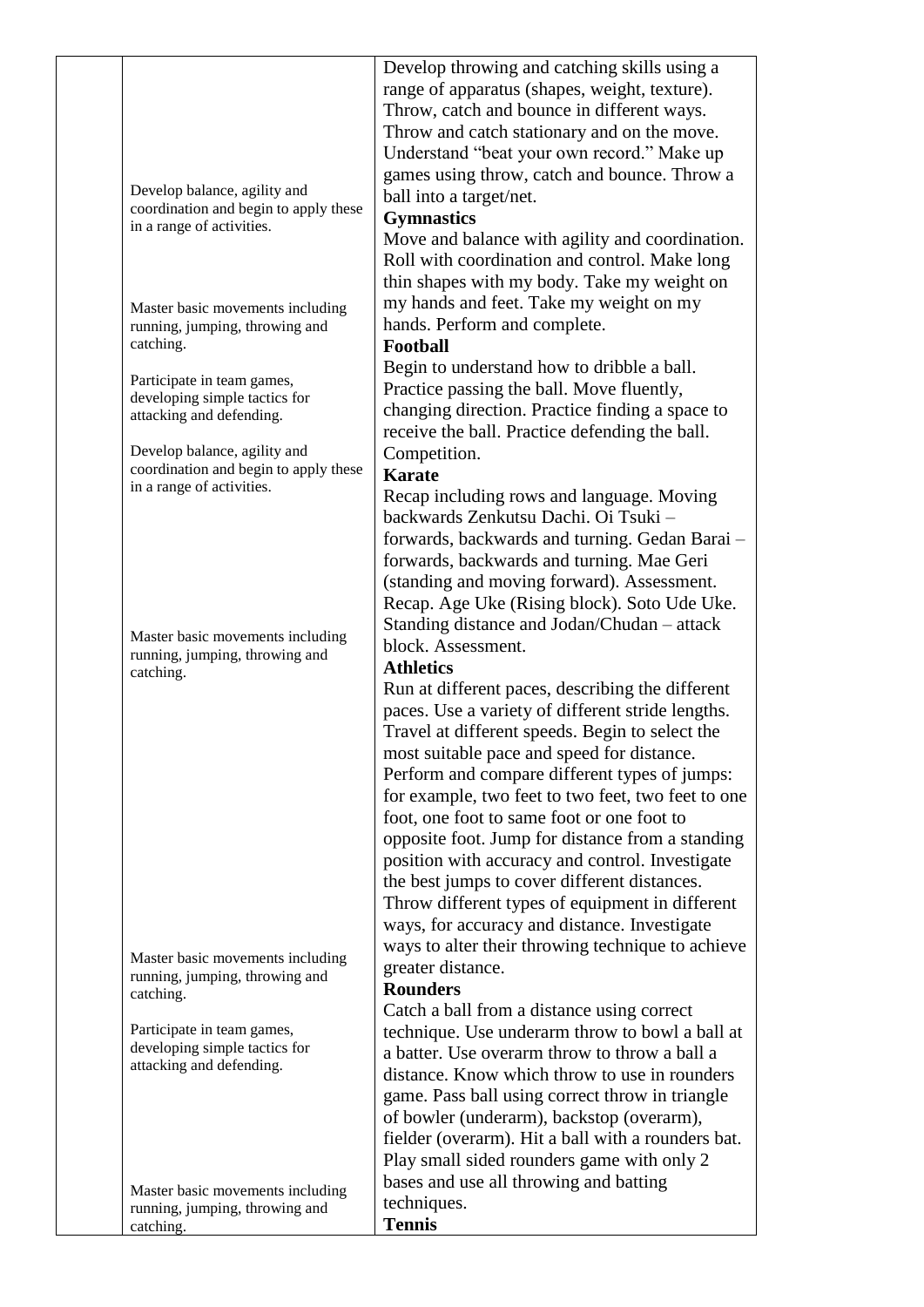|   |                                                                    | Hold a racket correctly and use it to control a    |
|---|--------------------------------------------------------------------|----------------------------------------------------|
|   |                                                                    | beanbag in a variety of ways. Use a racket to hit  |
|   |                                                                    | a ball or beanbag with control. Apply my racket    |
|   |                                                                    | skills to play a target game. Hold a racket        |
|   |                                                                    |                                                    |
|   |                                                                    | correctly to hit a ball. Hit a ball that has been  |
|   |                                                                    | thrown underarm. Practise and use a simple         |
|   |                                                                    | tactic.                                            |
|   | Use running, jumping, throwing and                                 | <b>Multiskills</b>                                 |
| 3 | catching in isolation and in<br>combination.                       | Demonstrate spatial awareness. Demonstrate         |
|   |                                                                    | ball familiarisation and bouncing skills. Travel   |
|   |                                                                    | with a ball. Demonstrate sending skills.           |
|   |                                                                    | Demonstrate receiving skills. Throw and catch.     |
|   | Swim competently, confidently and                                  | Swimming                                           |
|   | proficiently over a distance of 25m.                               |                                                    |
|   | Use a range of strokes.                                            | <b>Netball</b>                                     |
|   | Use running, jumping, throwing and<br>catching in isolation and in | Pass a ball over a short distance with control,    |
|   | combination.                                                       | pace and accuracy. Pivot with control and          |
|   |                                                                    | balance within the rules of the game. Shoot with   |
|   | Play competitive games, modified                                   | accuracy and by using the correct technique.       |
|   | where appropriate and apply basic                                  | Improve agility, balance, coordination and speed   |
|   | principles suitable for attacking and                              |                                                    |
|   | defending.                                                         | of feet. Pass a ball to people on my team and      |
|   |                                                                    | ensure my footwork is used within the laws of      |
|   |                                                                    | the game. Accurately pass the ball and then run    |
|   |                                                                    | towards a target whilst dodging obstacles and      |
|   | Use running, jumping, throwing and                                 | find space to run into.                            |
|   | catching in isolation and in                                       | Football                                           |
|   | combination.                                                       | Keep control of the ball while travelling. Pass    |
|   |                                                                    | and receive the ball accurately. Tackle and keep   |
|   | Play competitive games, modified                                   | possession of the ball. Shoot at a target. Play as |
|   | where appropriate and apply basic                                  | part of a team.                                    |
|   | principles suitable for attacking and<br>defending.                | <b>Rugby</b>                                       |
|   | Use running, jumping, throwing and                                 | Evade and tag opponents. Evade opponents           |
|   | catching in isolation and in                                       | while keeping control of the rugby ball. Pass the  |
|   | combination.                                                       | ball accurately and receive the ball safely. Pass  |
|   |                                                                    | the ball accurately and receive the ball safely    |
|   | Play competitive games, modified                                   | while on the move. Pass the ball accurately and    |
|   | where appropriate and apply basic                                  |                                                    |
|   | principles suitable for attacking and                              | receive the ball safely in a game situation.       |
|   | defending.                                                         | Apply learned skills in a game of tag rugby.       |
|   | Develop flexibility, strength,                                     | <b>Athletics</b>                                   |
|   | technique, control and balance.                                    | Practise existing running, jumping and throwing    |
|   |                                                                    | skills. Sprint effectively. Run with fluency over  |
|   | Compare their performances with                                    | hurdles. Jump for distance. Develop and refine     |
|   | previous ones and demonstrate                                      | different throwing techniques. Learn different     |
|   | improvement to achieve their<br>personal best.                     | push throw techniques.                             |
|   | Use running, jumping, throwing and                                 | <b>Tennis</b>                                      |
|   | catching in isolation and in                                       | Hit a ball into the air and to ground from strings |
|   | combination.                                                       | and frame. Hit a ball from a bounce throw. Hit a   |
|   |                                                                    | ball from a volley. Play a backhand from a         |
|   | Play competitive games, modified                                   | bounce pass. Use a backhand and forehand to hit    |
|   | where appropriate and apply basic                                  | a target. Hit a ball from a high throw.            |
|   | principles suitable for attacking and<br>defending.                | <b>Outdoor and Adventurous Activities</b>          |
|   |                                                                    | Work effectively with others to complete a task.   |
|   | Take part in outdoor and adventurous                               | Communicate effectively. Follow multi-step         |
|   | activity challenges both individually                              | instructions. Solve a range of problems when       |
|   | and in a team.                                                     | working with others. Follow a set of directions    |
|   |                                                                    |                                                    |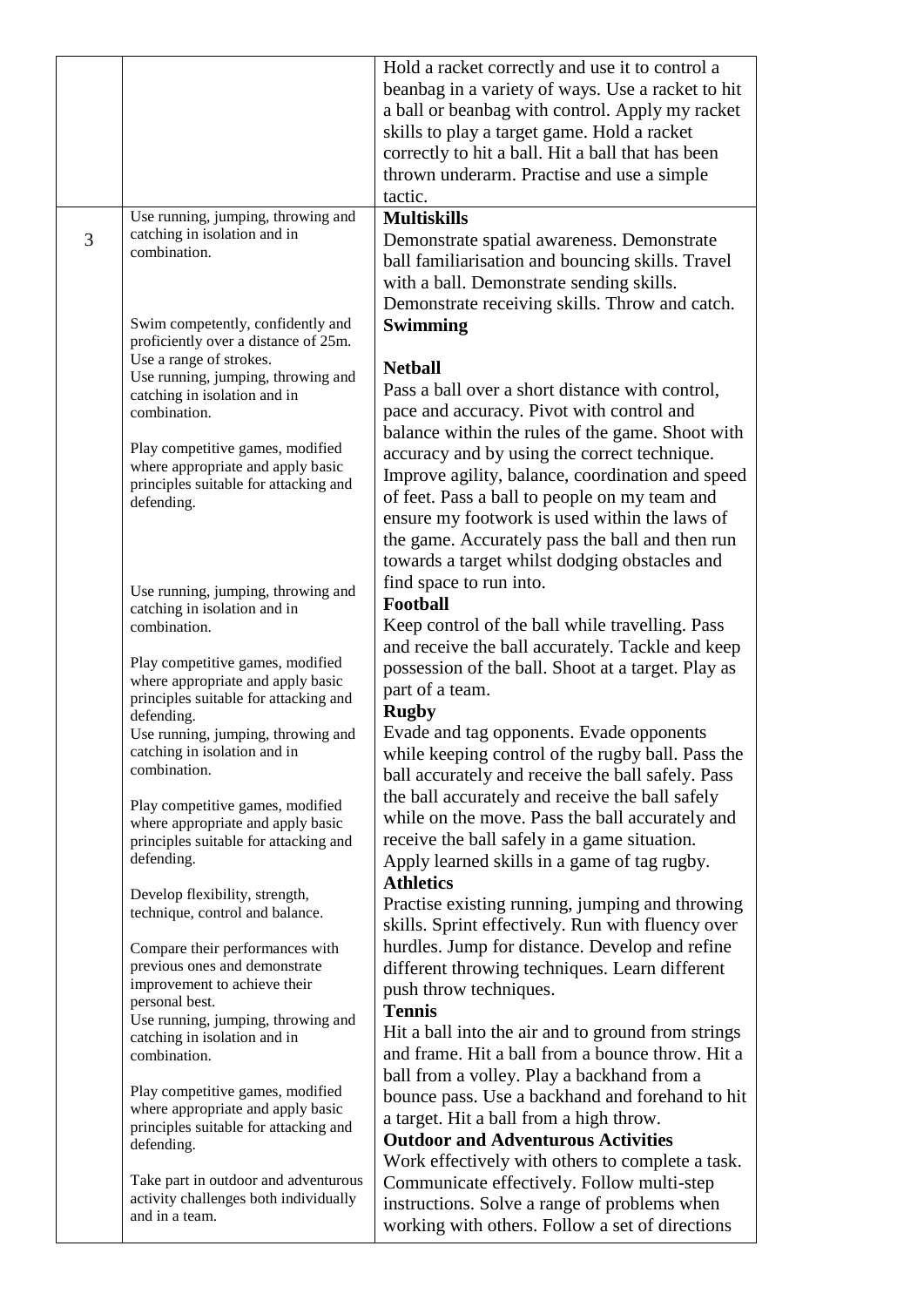|                |                                                                       | correctly. Give clear and precise directions for  |
|----------------|-----------------------------------------------------------------------|---------------------------------------------------|
|                |                                                                       | someone else to follow. Follow simple maps.       |
|                |                                                                       | Know what orienteering is. Know and               |
|                |                                                                       | understand a range of map symbols.                |
|                | Use running, jumping, throwing and                                    | <b>Multiskills</b>                                |
| $\overline{4}$ | catching in isolation and in                                          | Judge distance and timing. Use footwork and       |
|                | combination.                                                          | placement. Throw underarm. Throw underarm         |
|                |                                                                       | and catch. Develop striding skills.               |
|                | Develop flexibility, strength,                                        | <b>Gymnastics</b>                                 |
|                | technique, control and balance.                                       | Perform a range of jumps accurately. Accurately   |
|                |                                                                       | perform a forward roll from standing and a tuck   |
|                | Compare their performances with                                       | backward roll. Perform a squat on vault           |
|                | previous ones and demonstrate                                         | accurately. Perform a lunge into handstand and    |
|                | improvement to achieve their<br>personal best.                        | cartwheel accurately. Link movements together     |
|                |                                                                       | by performing a chassis step, straight jump half- |
|                |                                                                       | turn and cat leap. Create and perform             |
|                |                                                                       | gymnastics sequence with partner.                 |
|                |                                                                       | <b>Netball</b>                                    |
|                | Use running, jumping, throwing and                                    |                                                   |
|                | catching in isolation and in<br>combination.                          | Demonstrate how to chest pass and develop         |
|                |                                                                       | catching skills. Demonstrate and use different    |
|                | Play competitive games, modified                                      | passing techniques (bounce and overhead0.         |
|                | where appropriate and apply basic                                     | Demonstrate the footwork rule and how to pivot.   |
|                | principles suitable for attacking and                                 | Demonstrate how to dodge and mark opponent.       |
|                | defending.                                                            | Demonstrate the correct shooting techniques and   |
|                |                                                                       | the importance of using space. Understand the     |
|                |                                                                       | different positions in netball to play a game.    |
|                | Develop flexibility, strength,                                        | <b>Karate</b>                                     |
|                | technique, control and balance.                                       | Recap from previous year. Introduce Kata.         |
|                |                                                                       | Kihon Kata first four moves. Kihon Kata first     |
|                |                                                                       | four moves and next 4 moves. Kihon Kata $-270$    |
|                | Use running, jumping, throwing and                                    | turn and mirror. Assessment (full Kihon Kata).    |
|                | catching in isolation and in                                          | Football                                          |
|                | combination.                                                          | Keep control of ball while travelling. Accurately |
|                |                                                                       | pass a football. Pass the ball whilst moving.     |
|                | Play competitive games, modified<br>where appropriate and apply basic | Understand how to defend in football. Use         |
|                | principles suitable for attacking and                                 | attacking skills in a game situation. Competitive |
|                | defending.                                                            | football games.                                   |
|                | Perform dances using a wide range of                                  | <b>Dance</b>                                      |
|                | movement patterns.                                                    | Respond to stimuli creating movement phrase       |
|                |                                                                       | using specific skills. Create own movement        |
|                |                                                                       | phrases to represent rivers and seas. Link and    |
|                |                                                                       | combine movement phrases and patterns.            |
|                |                                                                       | Perform a short dance phrase with expression.     |
|                |                                                                       | Respond to changing stimulus. Use a range of      |
|                |                                                                       | dance techniques to create a movement             |
|                |                                                                       | sequence.                                         |
|                | Use running, jumping, throwing and                                    | <b>Handball</b>                                   |
|                | catching in isolation and in                                          | Throw and catch. Develop throwing and             |
|                | combination.                                                          | catching. Pass and shoot. Develop passing and     |
|                |                                                                       | shooting. Move with and without the ball.         |
|                | Develop flexibility, strength,                                        | <b>Gymnastics</b>                                 |
|                | technique, control and balance.                                       | Perform static body shapes. Make body shapes      |
|                | Compare their performances with                                       | in the air. Carry out rhythmic gymnastics         |
|                | previous ones and demonstrate                                         | moves. Perform a rhythmic gymnastics routine.     |
|                | improvement to achieve their                                          |                                                   |
|                | personal best.                                                        |                                                   |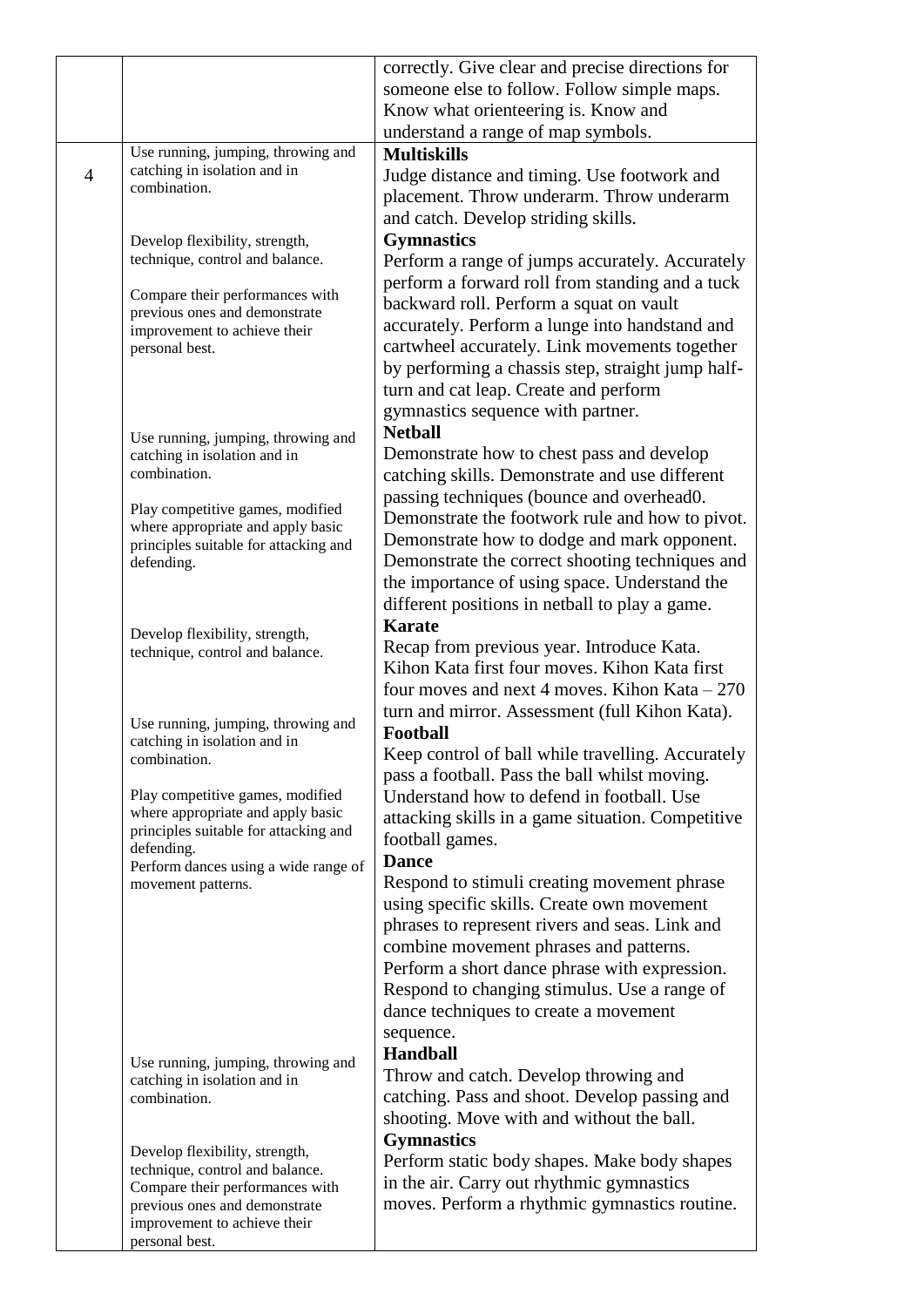|   |                                                                            | Create symmetrical shapes. Apply the               |
|---|----------------------------------------------------------------------------|----------------------------------------------------|
|   | Use running, jumping, throwing and                                         | gymnastics skills learnt.                          |
|   | catching in isolation and in                                               | <b>Athletics</b>                                   |
|   | combination.                                                               |                                                    |
|   | Develop flexibility, strength,                                             | Practise existing running, jumping and throwing    |
|   | technique, control and balance.                                            | skills. Improve running technique for sprinting    |
|   | Compare their performances with                                            | including a sprint finish. Practice relay running. |
|   | previous ones and demonstrate<br>improvement to achieve their              | Jump for distance. Learn the pull throw            |
|   | personal best.                                                             | technique. Refine running, jumping and             |
|   |                                                                            | throwing skills.                                   |
|   | Develop flexibility, strength,                                             | <b>Karate</b>                                      |
|   | technique, control and balance.                                            | Recap on previous moves. Introduce Gohon           |
|   |                                                                            | Kumite. Gohon Kumit - Oi Tsuki Jodan. Gohon        |
|   |                                                                            | Kumite – Oi Tsuki Chudan. Gohon Kumite – Oi        |
|   |                                                                            | Tsukin Jodan and Oi Tsuki Chudan. Assessment       |
|   | Use running, jumping, throwing and                                         | (full Gohan Kumite routine – Oi Tsuki)             |
|   | catching in isolation and in<br>combination.                               | <b>Cricket</b>                                     |
|   |                                                                            |                                                    |
|   | Play competitive games, modified                                           | Catch with accuracy. Use an overarm throw to       |
|   | where appropriate and apply basic                                          | hit a target with accuracy. Strike a ball in an    |
|   | principles suitable for attacking and                                      | intended direction. Work cooperatively to field a  |
|   | defending.                                                                 | ball. Use striking and fielding skills in a game.  |
|   |                                                                            | Design and play games that use striking and        |
|   | Take part in outdoor and adventurous                                       | fielding skills.                                   |
|   | activity challenges both individually                                      | <b>Outdoor and Adventurous Activities</b>          |
|   | and in a team.                                                             | Work together in small groups, developing          |
|   |                                                                            | problem solving skills. Describe how the body      |
|   |                                                                            | reacts at different times and how this affects     |
|   |                                                                            |                                                    |
|   |                                                                            | performance whilst showing leadership skills.      |
|   |                                                                            | Navigate around a space with growing               |
|   |                                                                            | confidence. Read a map with increasing             |
|   |                                                                            | accuracy and confidence and within a time limit.   |
|   |                                                                            | Create symbols that are effective for map          |
|   |                                                                            | reading. Follow a map with increasing accuracy     |
|   |                                                                            | and confidence.                                    |
|   | Use running, jumping, throwing and                                         | <b>Multiskills</b>                                 |
| 5 | catching in isolation and in                                               | Demonstrate basic movements and spatial            |
|   | combination.                                                               | awareness. Keep possession. Attack and defend.     |
|   |                                                                            | Mark an opponent. Control a ball with a racket.    |
|   |                                                                            |                                                    |
|   |                                                                            | Control a ball with different parts of a racket.   |
|   | Develop flexibility, strength,<br>technique, control and balance.          | <b>Karate</b>                                      |
|   |                                                                            | Recap Kata and Kumite. Chudan Uchi Uke.            |
|   |                                                                            | Kiba Dachi and moving and turning. Keage in        |
|   |                                                                            | Kiba Dachi. Assessment.                            |
|   | Use running, jumping, throwing and                                         | <b>Netball</b>                                     |
|   | catching in isolation and in                                               | Identify and complete the different passes used    |
|   | combination.                                                               | in netball. Understand the rule of footwork.       |
|   |                                                                            | Understand that marking helps to intercept the     |
|   | Play competitive games, modified                                           | ball and dodging enables a player to get away      |
|   | where appropriate and apply basic<br>principles suitable for attacking and | from a marker. State the difference between        |
|   | defending.                                                                 |                                                    |
|   |                                                                            | attacking skills and defending skills. Identify    |
|   |                                                                            | positions in netball and the different areas       |
|   |                                                                            | players can be in. Competition.                    |
|   | Develop flexibility, strength,<br>technique, control and balance.          | <b>Gymnastics</b>                                  |
|   |                                                                            | Perform a range of jumps and leaps. Perform a      |
|   | Compare their performances with                                            | straddle forward roll and backward roll to         |
|   | previous ones and demonstrate                                              | straddle correctly. Perform a straddle on vault    |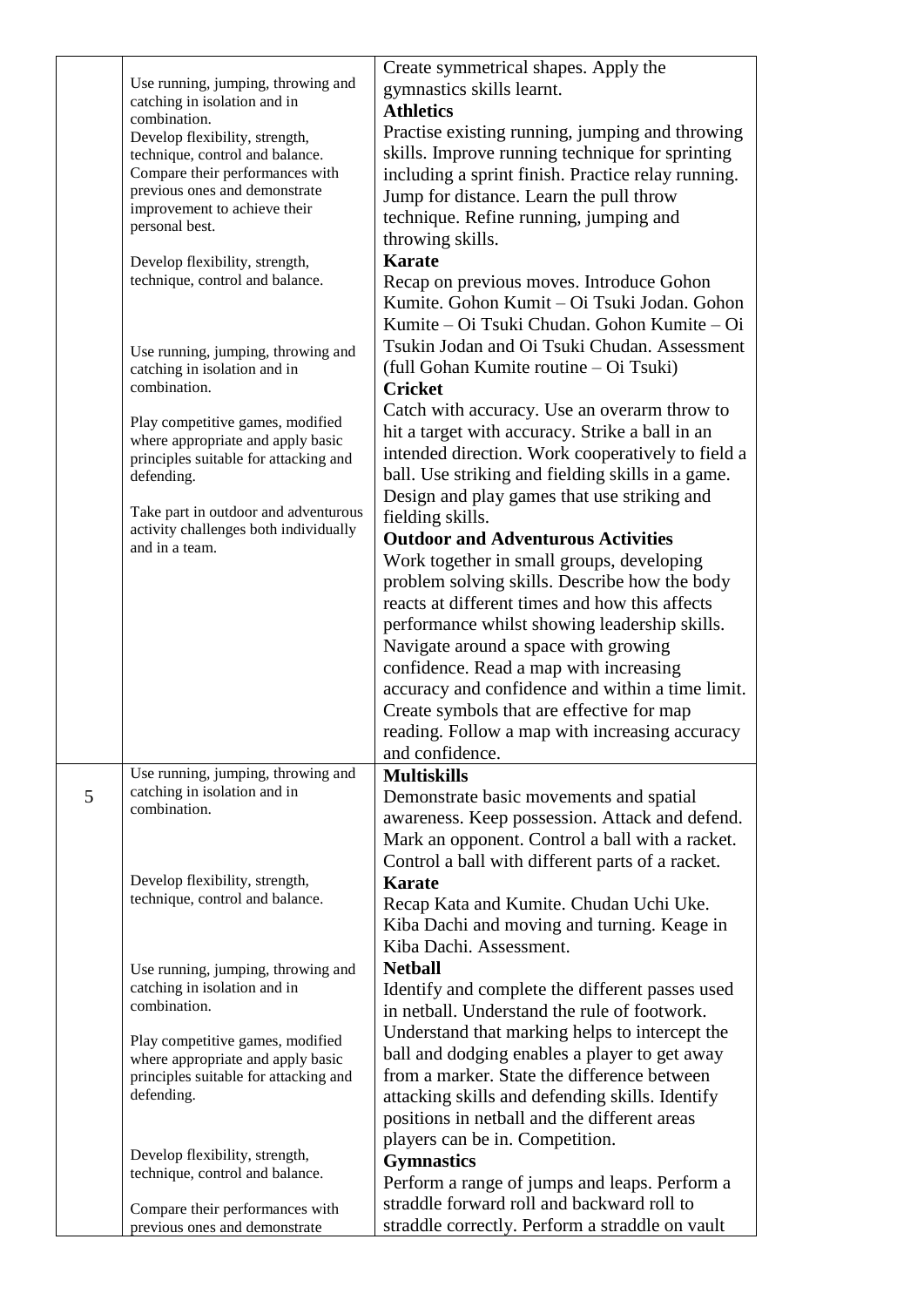| improvement to achieve their<br>personal best.                                                                                                                                                                                                                                          | correctly. Perform a lunge into cartwheel<br>correctly. Link movements together by<br>performing a straight jump full turn, a cat leap<br>half turn and a pivot. Work in a small group to<br>create and perform a gymnastic sequence with a<br>theme.                                                                                                                                                           |
|-----------------------------------------------------------------------------------------------------------------------------------------------------------------------------------------------------------------------------------------------------------------------------------------|-----------------------------------------------------------------------------------------------------------------------------------------------------------------------------------------------------------------------------------------------------------------------------------------------------------------------------------------------------------------------------------------------------------------|
| Use running, jumping, throwing and<br>catching in isolation and in<br>combination.<br>Play competitive games, modified<br>where appropriate and apply basic<br>principles suitable for attacking and<br>defending.                                                                      | Football<br>Receive a pass and then pass the ball in an<br>intended direction. Dribble with the ball using<br>both the inside and outside of the foot. Dribble<br>then shoot at a target using the correct<br>techniques shown. Use the techniques<br>previously taught to complete a football circuit.<br>Use the techniques taught to keep the ball under<br>control. Understand positions on a pitch and use |
| Perform dances using a range of<br>movement patterns.                                                                                                                                                                                                                                   | tactics to play a game.<br><b>Dance</b><br>Remember, practise and combine a complex<br>dance phrase. Create movement patterns similar<br>to a known dance. Create a narrative through<br>movement. Respond to a variety of ideas. Select<br>appropriate movements to fit with a chosen<br>dance style. Suggest and make improvements to<br>a dance phrase.                                                      |
| Use running, jumping, throwing and<br>catching in isolation and in<br>combination.<br>Play competitive games, modified<br>where appropriate and apply basic<br>principles suitable for attacking and<br>defending.<br>Develop flexibility, strength,<br>technique, control and balance. | <b>Handball</b><br>Shoot and defend. Block during a small sided<br>game. Show the principles of attacking and<br>defending. Play a full size game. Know tactics<br>to play as goal keeper. Play a competitive game.<br><b>Karate</b><br>Recap previous learning. Kekomi in Kiba Dachi.<br>Kokutsu Dachi. Shuto Kokutsu Dachi.                                                                                   |
| Develop flexibility, strength,<br>technique, control and balance.<br>Compare their performances with<br>previous ones and demonstrate<br>improvement to achieve their<br>personal best.                                                                                                 | Assessment.<br><b>Athletics</b><br>Practise and refine existing running, jumping<br>and throwing skills. Use an effective technique<br>for sprinting including a sprint start. Sustain<br>running pace over long distances.<br>Practise jumping for height.                                                                                                                                                     |
| Develop flexibility, strength,<br>technique, control and balance.<br>Compare their performances with<br>previous ones and demonstrate<br>improvement to achieve their<br>personal best.                                                                                                 | Learn the fling throw techniques. Use a variety<br>of throwing techniques.<br><b>Gymnastics</b><br>Perform a stag jump and split leap. Perform a<br>pike roll. Perform a squat through vault.<br>Perform a round off. Independently plan a<br>sequence of gymnastics movements that are<br>creatively linked together. Perform a gymnastics                                                                     |
| Use running, jumping, throwing and<br>catching in isolation and in<br>combination.                                                                                                                                                                                                      | sequence in a pair or group in time to music.<br><b>Rounders</b><br>Learn the correct techniques for batting and<br>bowling in rounders. Use the correct techniques                                                                                                                                                                                                                                             |
| Play competitive games, modified<br>where appropriate and apply basic<br>principles suitable for attacking and<br>defending.                                                                                                                                                            | for throwing and catching when fielding in<br>rounders. Know the roles and responsibilities of<br>the backstop and base fielders in rounders. Field                                                                                                                                                                                                                                                             |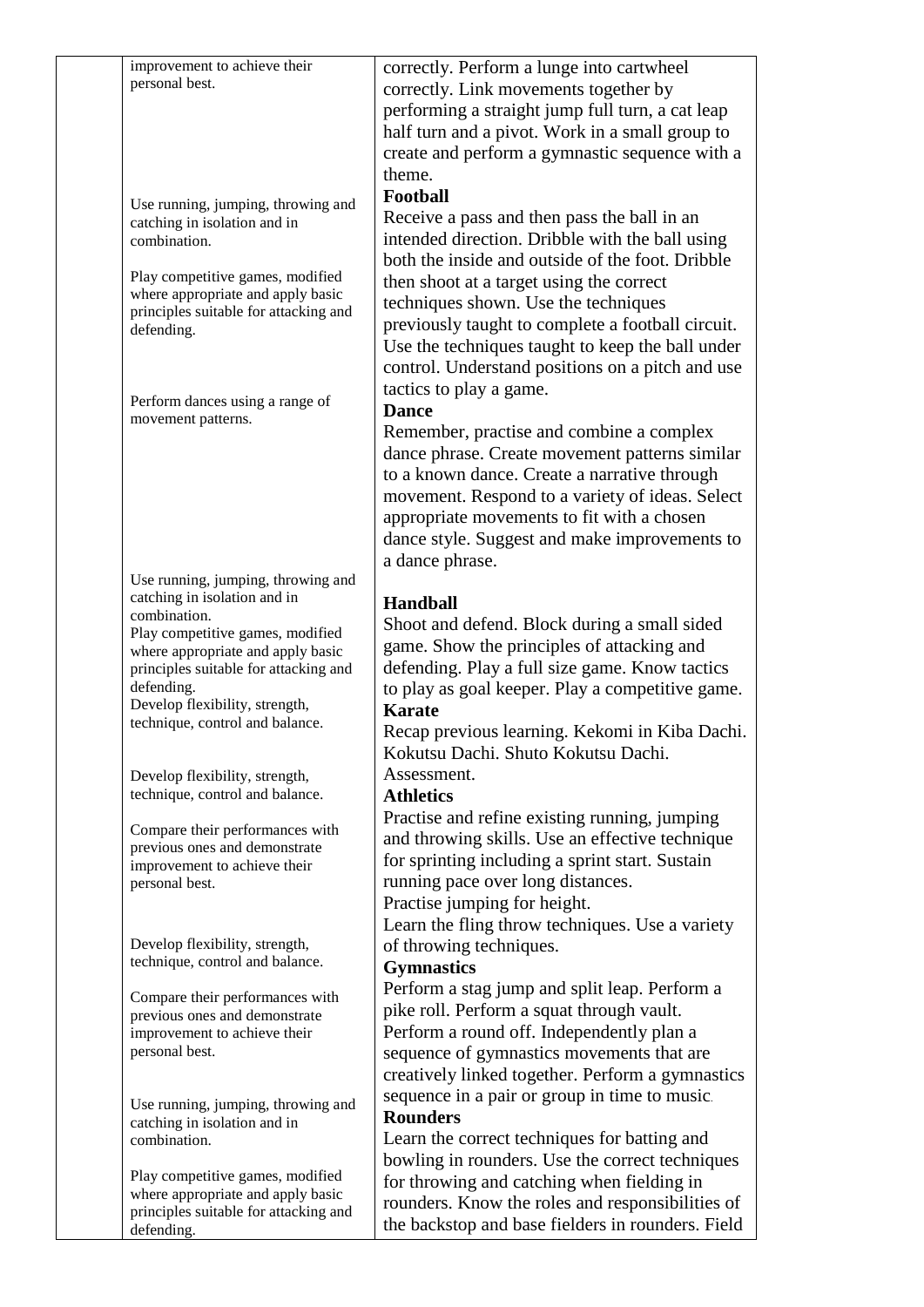|   | Use running, jumping, throwing and<br>catching in isolation and in<br>combination.<br>Compare their performances with<br>previous ones and demonstrate<br>improvement to achieve their<br>personal best. | effectively in these positions and demonstrate<br>good skill and technique. Know the roles and<br>responsibilities of the deep fielders in rounders.<br>Field effectively in these positions and<br>demonstrate good skill and technique. Read the<br>game of rounders and apply tactics to outwit<br>opponents. Use a variety of throwing<br>techniques. Know and apply all rules in a game.<br><b>Fitness and Cross Country</b><br>Perform the beep test. Use a rope to increase<br>fitness levels. Use interval running to improve<br>stamina for running a distance. Compare<br>performances. |
|---|----------------------------------------------------------------------------------------------------------------------------------------------------------------------------------------------------------|---------------------------------------------------------------------------------------------------------------------------------------------------------------------------------------------------------------------------------------------------------------------------------------------------------------------------------------------------------------------------------------------------------------------------------------------------------------------------------------------------------------------------------------------------------------------------------------------------|
| 6 | Use running, jumping, throwing and<br>catching in isolation and in<br>combination.                                                                                                                       | <b>Multiskills</b><br>Demonstrate ball control and spatial awareness.<br>Attack keeping possession.<br>Defend keeping possession. Attack and defend.<br>Pass and dribble. Show tactical awareness.                                                                                                                                                                                                                                                                                                                                                                                                |
|   | Develop flexibility, strength,<br>technique, control and balance.                                                                                                                                        | <b>Karate</b><br>Recap previous learning. Shuto in Kokutsu<br>Dachi. Heian Shodan. Assessment week (Kata).                                                                                                                                                                                                                                                                                                                                                                                                                                                                                        |
|   | Use running, jumping, throwing and<br>catching in isolation and in<br>combination.                                                                                                                       | <b>Netball</b><br>Replicate 3 types of passing. Pass to a player<br>moving on to a pass. Demonstrate tactical                                                                                                                                                                                                                                                                                                                                                                                                                                                                                     |
|   | Play competitive games, modified<br>where appropriate and apply basic<br>principles suitable for attacking and<br>defending.                                                                             | knowledge by moving into space to receive a<br>pass. Control feet when moving in different<br>directions and at speed. Identify the areas for<br>each position in high 5 netball. Demonstrate<br>balance, high release wrist action during<br>shooting with some accuracy.                                                                                                                                                                                                                                                                                                                        |
|   | Perform dances using a range of<br>movement patterns.                                                                                                                                                    | <b>Dance</b><br>Perform the Charleston. Perform the Lambeth<br>walk. Perform the Lindy Hop. Plan an<br>alternative dance which tells the story of a<br>wartime event. Perform an alternative dance<br>which reflects an aspect of WW2. Plan and                                                                                                                                                                                                                                                                                                                                                   |
|   | Use running, jumping, throwing and<br>catching in isolation and in<br>combination.                                                                                                                       | perform a WW2 dance style party.<br>Football<br>Dribble and control a ball.                                                                                                                                                                                                                                                                                                                                                                                                                                                                                                                       |
|   | Play competitive games, modified<br>where appropriate and apply basic<br>principles suitable for attacking and<br>defending.                                                                             | Pass a ball using my side foot.<br>Pass and move off the ball. Attack and outwit an<br>opponent. Use the correct technique to shoot.<br>Play a competitive game of football.<br><b>Gymnastics</b>                                                                                                                                                                                                                                                                                                                                                                                                 |
|   | Develop flexibility, strength,<br>technique, control and balance.                                                                                                                                        | Accurately perform a cat leap full turn and a<br>stag leap. Accurately perform a dive forward                                                                                                                                                                                                                                                                                                                                                                                                                                                                                                     |
|   | Compare their performances with<br>previous ones and demonstrate<br>improvement to achieve their<br>personal best.                                                                                       | roll and a pike backward roll. Accurately<br>perform a straddle over vault. Perform a hurdle<br>step into a cartwheel and a round off. Use a<br>series of similar movements in quick succession,<br>linked together to form a sequence. Work in a<br>large group to choreograph and perform a<br>gymnastics routing in time to music.                                                                                                                                                                                                                                                             |
|   | Use running, jumping, throwing and<br>catching in isolation and in<br>combination.                                                                                                                       | <b>Rugby</b>                                                                                                                                                                                                                                                                                                                                                                                                                                                                                                                                                                                      |